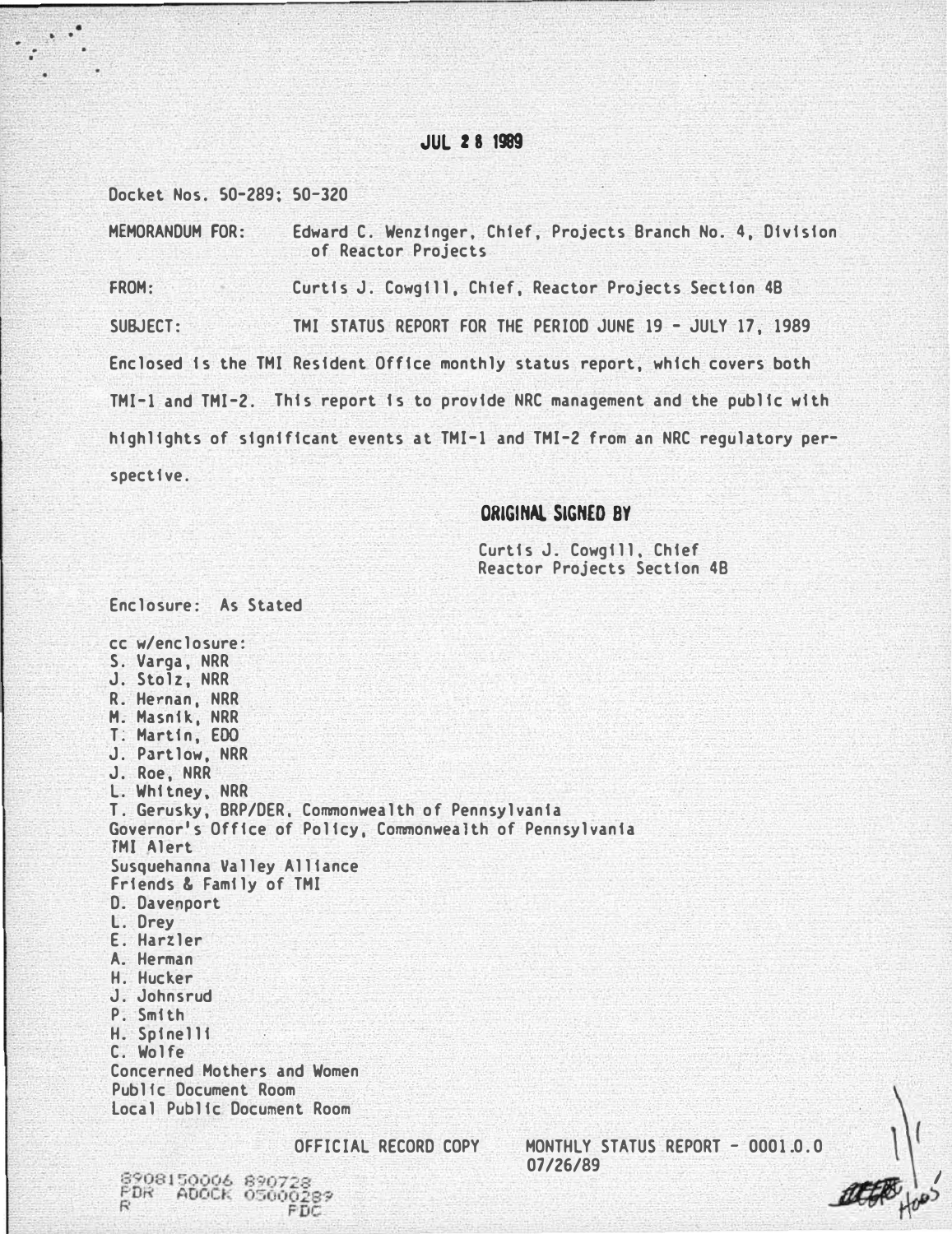Edward C. Wenzinger

2 JUL 28 1989

bee w/enclosure: K. Abraham, RI (2 copies) H. Hiller, RI W. Kane, RI W. Baunack, RI C. Cowgill, RI J. Bell, NRR Region I Docket Room (w/concurrences) F. Young, RI (3 copies) D. Johnson T. Hos lak L. Thonus R. Brady

RI:DR  $\sim$ Young 7/26/89

RI:DRI Coi

 $00$ 

OFFICIAL RECORD COPY

MONTHLY STATUS REPORT - 0002.0.0 07/26/89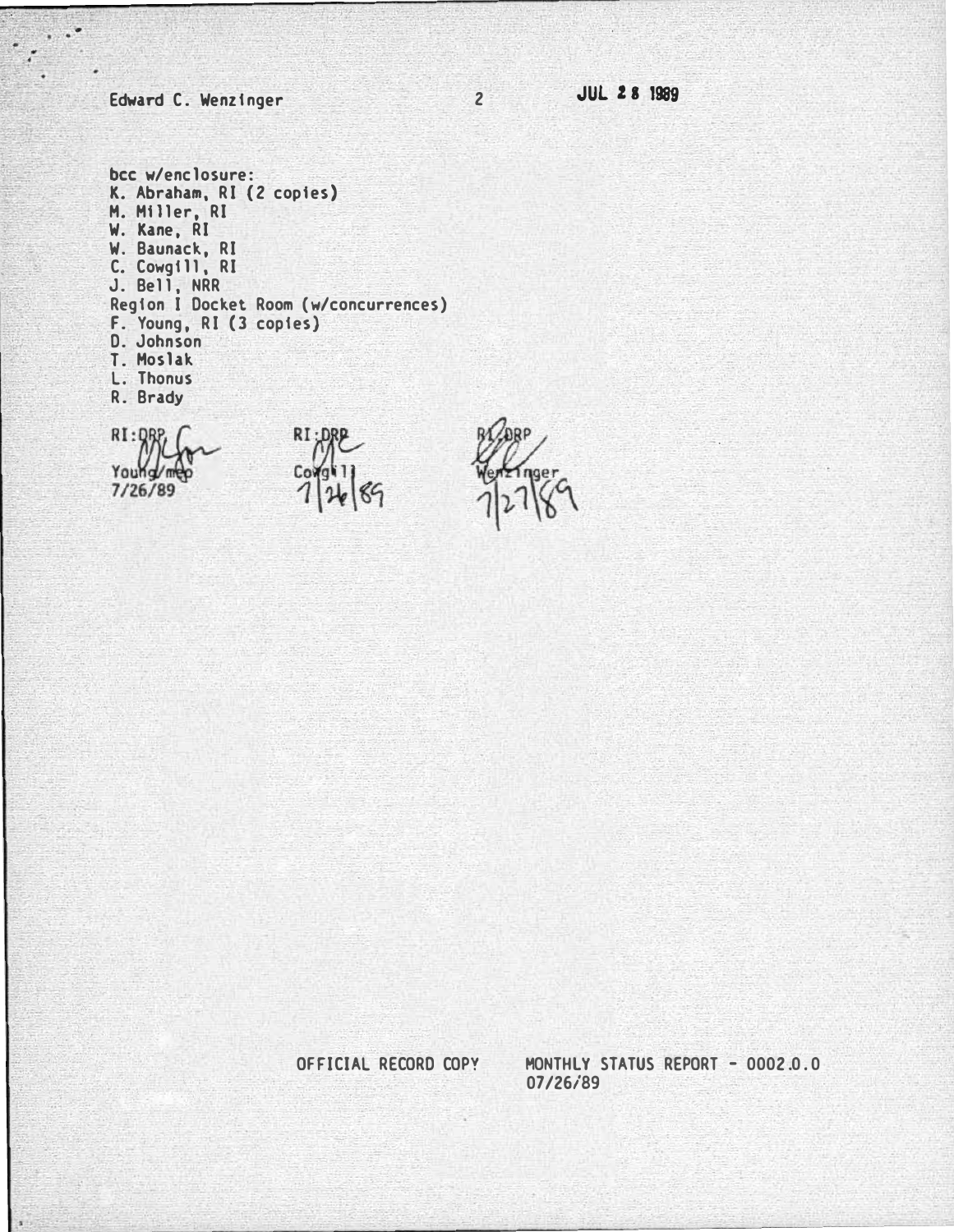### ENCLOSURE

#### THI-1 AND THI-2 STATUS REPORT FOR THE PERIOD

### JUNE 19 - JULY 17, 1989

#### $1$ .  $TMI-1$

. .

#### a. Facility Operations Summary

THI Unit 1 operated at full power during this report period, completing ZOO days of continuous operation on July 16, 1989. No significant events or challenges to plant safety systems occurred during this period.

#### Z. THI-2

#### a. Facility Activities Summary

Oefuelfng crews continued to remove core debris from the reactor vessel using "pick and place" techniques and air lifting equipment. Approximately 275,000 pounds, or about 94 percent, of the original amount of debris (293,000 lbs) have been removed from the vessel.

On July 7, 1989, the licensee identified indications of cracks at the base of two 1ncore instrumentation nozzles in the lower head of the reactor vessel. These indications, viewed during an inspection of the two nozzles using the in-vessel camera system, were noted at a point at which the two nozzles are welded into the five inch thick bottom head. These two nozzles, E-7 and G-6, were substantally damaged by the flow of molten material during the accident. The licensee has established a task force to evaluate the crack indications to determine their size, nature, and extent.

Presently, crews are removing the bolts that secure the baffle plates In the vessel. This will permit removal of the baffle plates to facilitate defueling the annular region between the baffle plates and core former walls.

# 3. NRC Staff Activities

The NRC staff assigned on site at this period consisted of a senior resident Inspector, two resident inspectors, and a project manager for THI-Z. Administratively, TMI Is now In Projects Branch No. 4.

a. Inspection Reports

During thfs period, Region I issued the following inspection reports.

OFFICIAL RECORD COPY MONTHLY STATUS REPORT - 0004.0.0 07/26/89